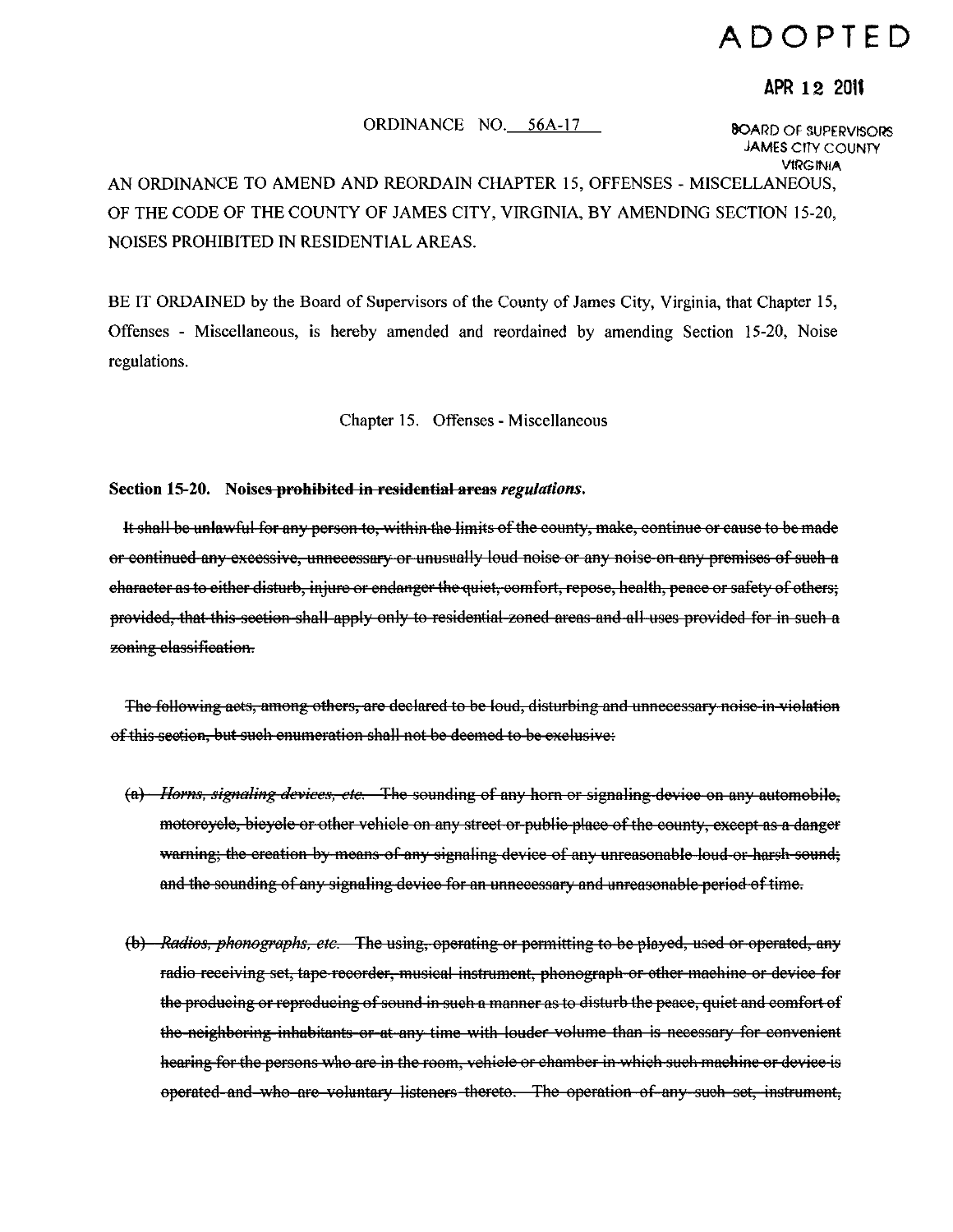> phonograph, machine or device between the hours of 11:00 p.m. and 7:00 a.m. in such a manner as to be plainly audible at a distance of 50 feet from the building, structure or vehicle in which it is located shall be prima facie evidence of a violation of this section.

- (e) Loudspeakers, amplifiers for advertising. The using, operating or permitting the playing, using or operating of any radio receiving set, musical instrument, phonograph, loudspeaker, sound amplifier or other machine or device for the producing or reproducing of sound upon the public streets for the purpose of commercial advertising or attracting the attention of the public to any building, structure or vehiele.
- (d) *Animals*. The keeping of any animal which, by causing frequent or continued noise, shall disturb the comfort or repose of any person in the vicinity.
- (e) *Exhausts*. The discharge into open air of the exhaust of any steam engine, stationary internal combustion engine, motor boat, or motor vehicle, except through a muffler or other device which will effectively prevent loud or explosive noises therefrom.
- (f) Defects in vehicle. The use of any automobile, motoreyele or vehicle so out of repair, so loaded or in such a manner as to create loud and unnecessary grating, grinding, rattling or other noise.
- (g) Hawkers. The shouting and crying of peddlers, hawkers and vendors, which disturbs the peace and quiet of the neighborhood.
- (h) Musical instruments. The use of any drums or other musical instrument or device for the purpose of attracting attention by creation of noise to any performance, show or sale.

Any person-violating any of the provisions of this section shall-be-deemed guilty of a misdemeanor and upon conviction thereof shall be fined in an amount not exceeding \$100.00, or be imprisoned in jail for a period not exceeding ten days, or by both such fine and imprisonment. Each day such violation is committed or permitted to continue shall constitute a separate offense and shall be punishable as such hereunder-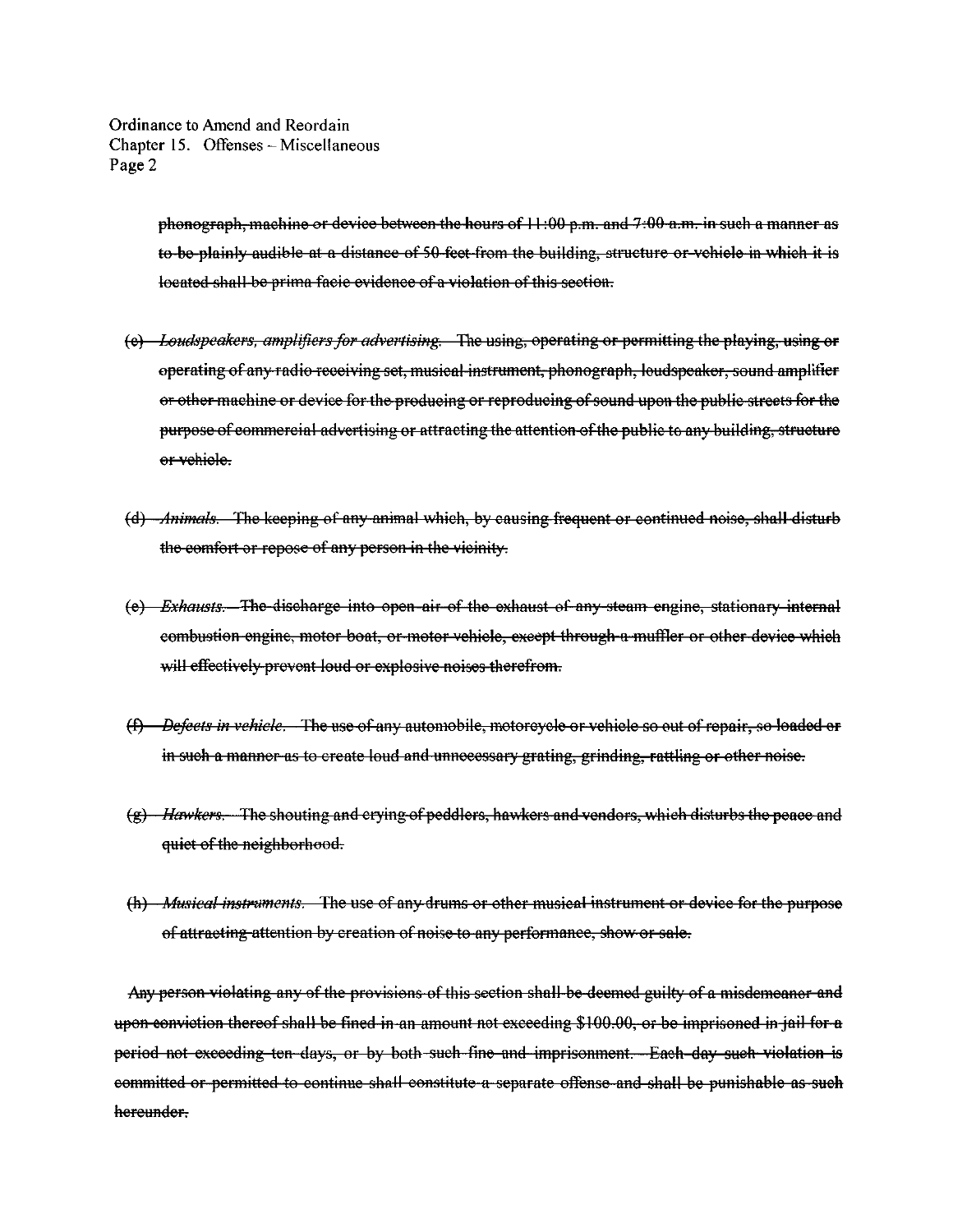*(A) Title. This section shall be known and may be cited as the "James City County. Virginia. Noise Ordinance" or simply the "Noise Ordinance, "* 

*(B) Findings. The board ofsupervisors hereby finds and declares that excessive noise is a serious hazard*  to the public health, welfare, peace and safety and the quality of life. It is, therefore, the policy of the county *and the purpose of this section to prevent such excessive noise.* 

*(C) Defmitions. The following words. terms and phrases, when used in this section. shall have the meanings ascribed to them in this subsection. except where context clearly indicates a different meaning:* 

*Consecutive means following one after another without interruption.* 

*Dwelling unit means one or more rooms in a dwelling designed Jor living or sleeping purposes. and having at least one kitchen.* 

*Emergency means any occurrence or set of circumstances involving actual or imminent physical trauma or property damage which demands immediate action.* 

*Emergency work means any work performed for the purpose of preventing or alleviating the phpstaa! trauma or property damage threatened or caused by an emergency.* 

*Instrument. machine or device means and refers to any musical instrument. radio. phonograph. compact disc player. cassette tape player. amplifier. loudspeaker. bullhorn. or any other machine or device. including a motor vehicle. Jor producing. reproducing or amplification ojsound.* 

*Motor vehicle means every vehicle defined as a motor vehicle by section 46.2-100 of the Code of Virginia (1950). as amended.* 

*Noise means any sound which may cause or tend to cause an adverse psychological or physiological effoct on humans,* 

*Officer means any employee or agent designated by the county administrator to enforce the provisions ojthis section,* 

*Permit means any permit issued or approved by the board of supervisors or county staff which* regulates or permits noise, including but not limited to a temporary noise permit, fireworks permit, or *outdoor gathering permit.* 

*Plainly audible means any sound that can be detected by a person using his or her unaided hearing /aculties, Specific words or phrases need not be discernable, The detection of bass reverberations* is *sufficient to constitute a plainly audible sound.*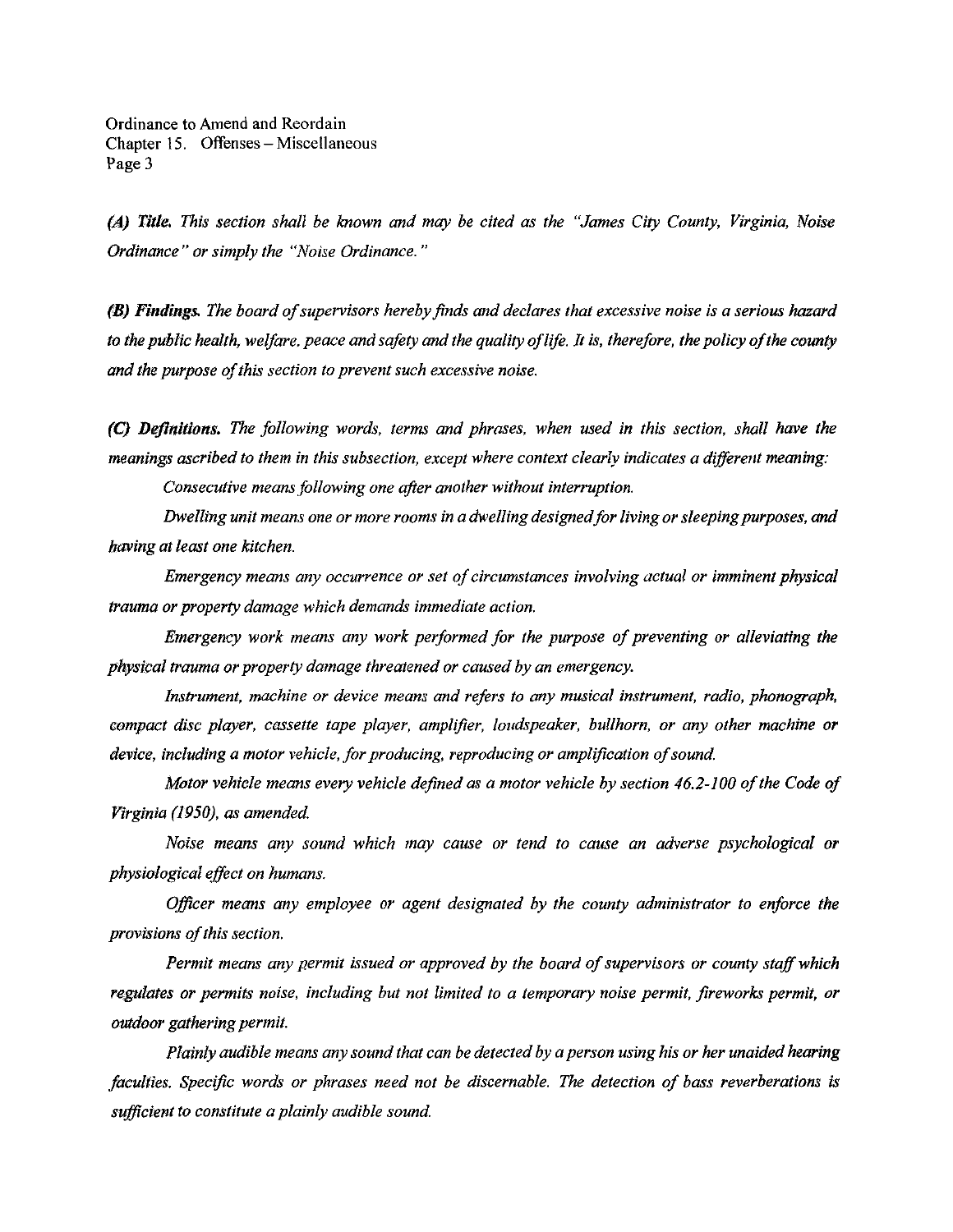*Sound means an oscillation in pressure, particle displacement, particle velocity or other physical parameter, in a medium with internal forces that cause compression and rarefaction ofthat medium. The description of sound may include any characteristics of such sound. including duration, intensity and frequency,* 

# *(D)* Temporary permits.

*(1) Requirements and procedures. The county administrator is authorized to issue a temporary permit to allow noise when produced by a temporary use or activity. The county administrator may prescribe any reasonable conditions necessary to minimize any adverse effect upon the community. A permit granted under this subsection shall contain all conditions upon which the permit has been granted, including the period of time for which the permit has been granted.* 

(2) Violation of temporary permit. Failure to comply with any condition of a temporary permit *issued pursuant to this subsection shall constitute a violation and shall result in enforcement procedures and penalties as set forth in this section.* 

(3) Revocation of temporary permit. Any temporary permit may be immediately revoked if the *county administrator finds that an emergency condition exists involving serious danger to the public health.*  safety, or welfare; if the permit holder failed to disclose or misrepresented material information in the *permit application or in the permit application process; or that there was a failure to comply with any conditian ofa particular temporary permit.* 

#### *(E) SpecifIC prohibitions.*

*(1) Residential zoned districts and areas, and/or structures designated as residential on master plans and* in *mixed use zoned districts. The following acts. among others, are declared to be plainly audible noise in violation ofthis section, but such enumeration shall not be deemed to be exclusive:* 

*(a) Animals. The keeping ofany animal, which shall be the source ofany noise or sound which Is plainly audible across a residential property line or through the partitions common to two dwelling units between the hours of 11:00 p.m. and 7:00 a.m.* 

*(b) Construction and landscaping activities. The operation ofany bulldozer, crane, backhoe,front loader, pile driver, jackhammer, pneumatic drill, or other construction equipment between the hours of 9:00 p.m. and 6:30 a.m. except when operated in the course of emergency work or as authorised by the county odministrator.*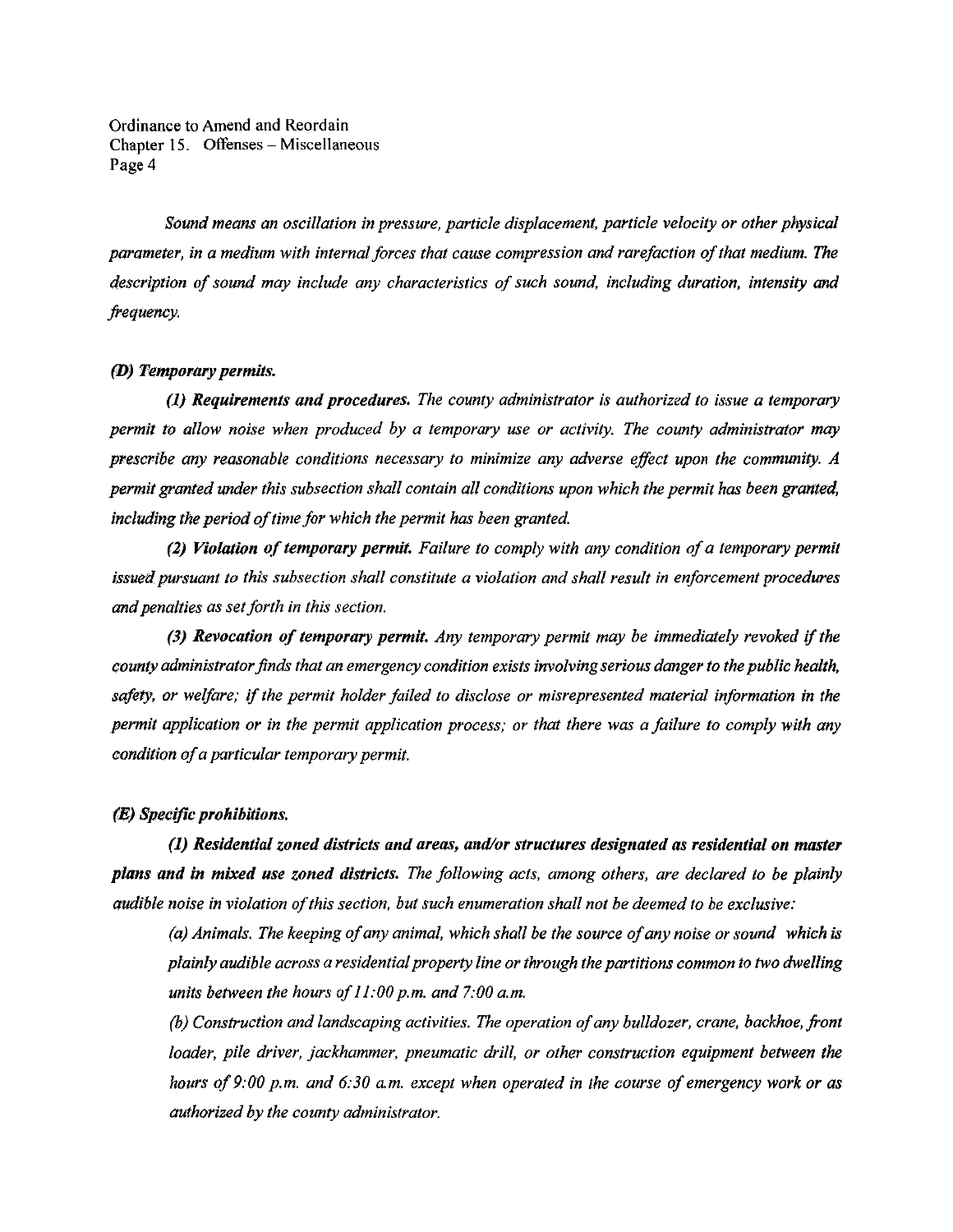> *(c) Defects in motor vehicles. The use of any automobile, motorcycle or vehicle so out of repair, so loaded or in such a manner as to create excessive grating, grinding, rattling or other noise which is plainly audible at a distance of50 feet from its source.*

> *(d) Exhausts.* The *discharge into open air ofthe exhaust ofany steam engine, stationary internal combustion engine, motor boat, or motor vehicle, except through a muffler or other device which will effectively prevent loud or explosive excessive noises therefrom.*

> *(e) Horns, signaling devices, etc. The sounding ofany horn or signaling device on any motor vehicle, motorcycle, bicycle, or other vehicle on any street or public place of the county, continuously or intermittently for more than ten consecutive seconds, except as a danger warning or as permitted by state code.*

> *(j) instruments, machines. or devices. The using, operating or permitting to be played, used or operated, any instrument, machine, or device for the producing or reproducing of sound in such a manner-where the sound is plainly audible to any person other than the player(s) or operator(s) of the instrument. machine. or device and those who are voluntarily listening to the sound and is plainly audible and discernable at a distance of 50 feet or more from the source of the sound or through portitions common to two dwelling units; provided. however that the provisions ofthis subsection shall not apply to any event sponsored by the county. state, or foderal government, or for which the county has granted a permit. The operation of any such instrument. machine, or*  device between the hours of 11:00 p.m. and 7:00 a.m., in such a manner as to be plainly audible at *a distance of 50 feet from the source of the sound or through partitions common to two dwelling units shall be prima facie evidence of a violation of this section.*

> *(g) Loudspeakers, amplifiers for advertising. The using operating or permitting the playing, using or operating ofany instrument, machine, or device for the producing or reproducing ofsound upon the public streets for the purpose of advertising or attracting the attention of the public to any building, structure or vehicle.*

> *(h) Peddlers. The shouting and crying of peddlers and vendors, shall be prohibited if the sound is reproduced continuously or intermittently for more than ten consecutive seconds and* is *plainly audible at a distance of50 foet from its source.*

(1) *Mixed use zoned districts, The following act. among others, is declared to be plainly audible noise in violation ofthis section, but such enumeration shall not be deemed to be exclusive:*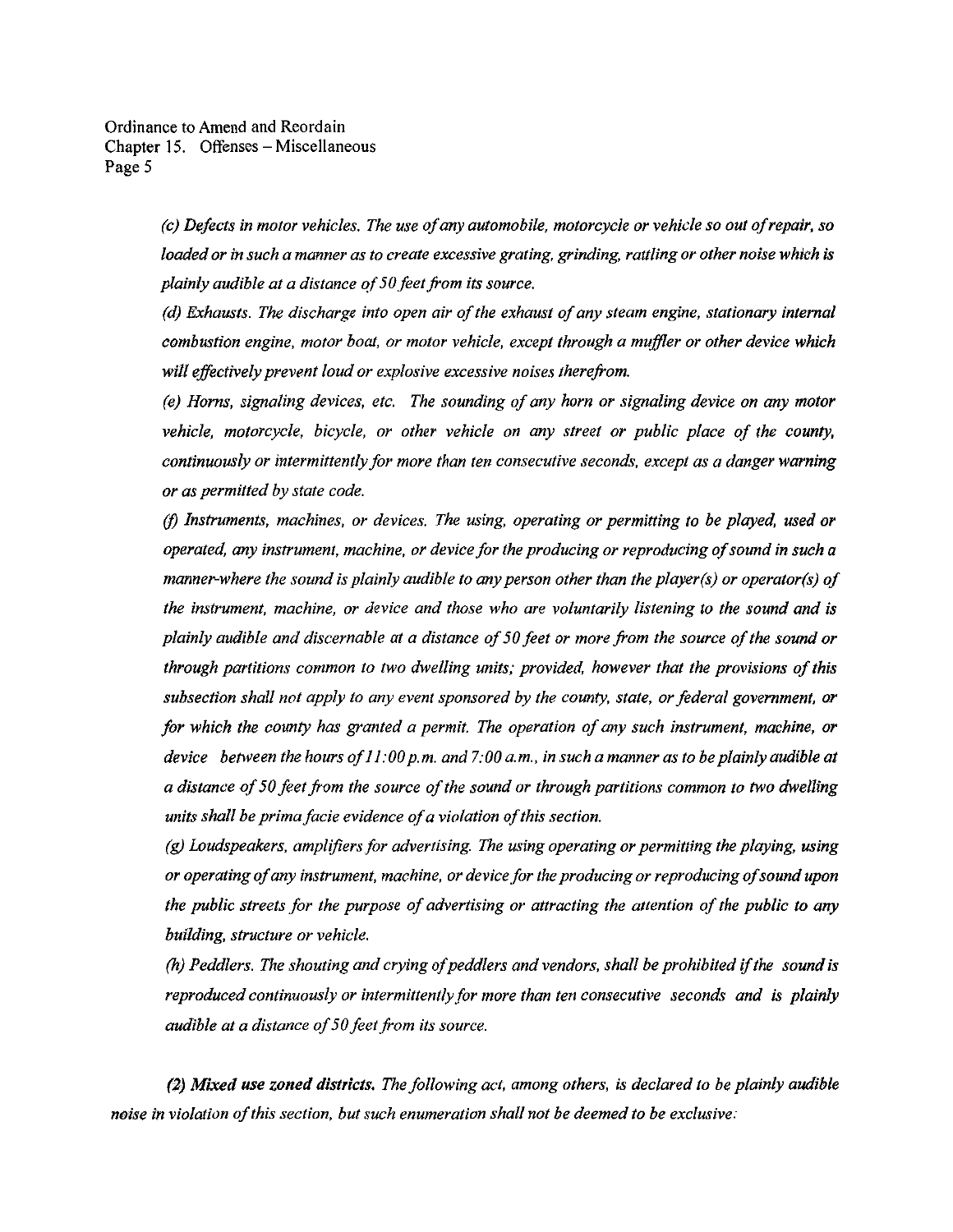> (a) Amplified sound at restaurants, bars, coffee shops, cafes, etc. The using, operating, or *permitting the playing, using, or operating ofany instrument, machine, or device for the producing or reproducing ofsound which is plainly audible at a distance of50 feet from its source between the hours of12:00a.m. and 7:00a.m.*

(F) *General prohibitions. In addition to, and not in limitation of the Specific Prohibitions above, the following* is *declared to be plainly audible noise* in *violation ofthis section:* 

(1) *Residential zoned districts and areas, andlor structures designated as residential on master plans* and *in mixed use zoned districts. No person shall cause or permit to be caused any noise which* is *plainly audible across a residential property line or through the partitions common to two dwelling units between the hours qf11:00 p.m. and 7:00 a.m.* 

(1) *Uses adjacent to residential zoned districts and areas, undlor structures designated us*  residential on master plans and in mixed use zoned districts. No person shall cause or permit to be caused any noise which is plainly audible at a distance of 100 feet from its source between the hours of 9:00 p.m. *and 7:00 a.m.* 

*(G) Exceptians. No provisions ofthis article shall apply to {I} the emission ofsound for the purpose of alerting persons to the existence of an emergency;* (2) *the emission of sound in the performance of emergency work; (3) activities sponsored by the county, state, or federal government; (4) activities authorized by permit;* (5) *theme parks andlor outdoor centers of amusement;* (6) *noise necessarily or directly related to a use or activity approved by the county; or* (7) *activities for which the regulation of noise has been preempted by county, state, or federal law.* 

(lI) *Administration and enforcement. This section shall be administered and enforced by the county ndministrator.* 

# *(1) Procedures.*

#### (I) *Warnings.*

*(a) Oral warnings.* If*an officer observes a violation ofthis section without a complaint having been made, the officer may first issue one oral courtesy warning per day and inform the violator that the violator will be subject to penalties* if*the violation continues.*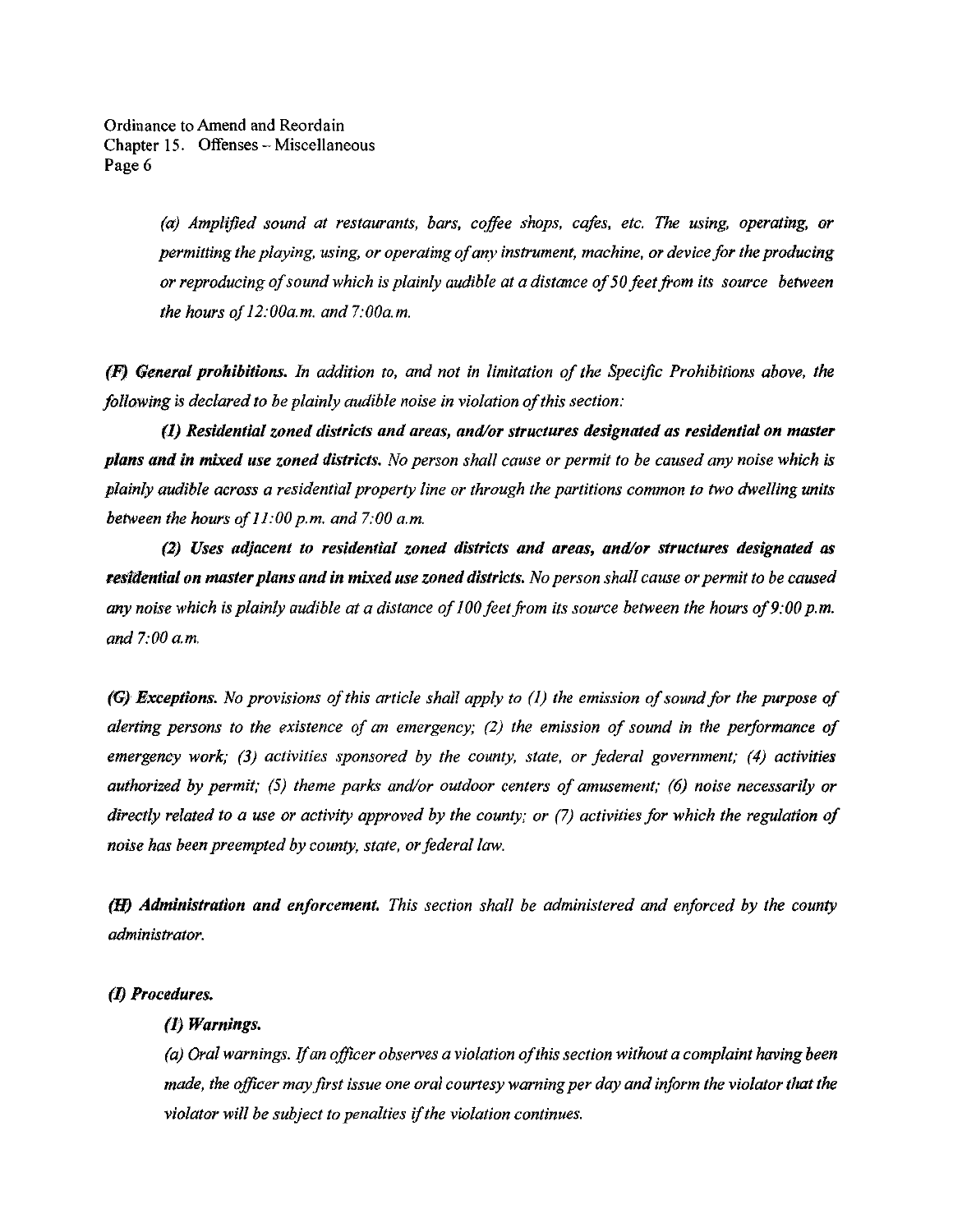> *(b) Written warnings. An officer shall first issue a written warning to immediately cease the violation prior to issuing a notice of violation unless one written warning has been issued within* 180 days preceding the date of violation. The written warning shall be substantially in the same form as the notice of violation. Failure to correct the violation within 15 minutes of the issuance of *a written or oral warning shall result in the issuance of a notice of violation pursuant to this section.*

#### *(2) Notice of violation.*

*(a)* If*an qfllcer determines that a violation ofthis chapter has occurred, the officer may cause a notice of the violation to be served on any or all persons committing, permitting, assisting in or attempting such violation.* 

*(b) The notice shall provide that the person charged with a violation* may *elect to make an*  appearance in person, or in writing by mail, to the treasurer of the county, and admit liability for or *plead no contest to the violation. abate the violation. and pay the civil penalty established for the violation, all within the time period fixed in the notice.* 

(c) If*a person charged with a violation does not elect to admit liability or plead no contest, and abate the violation, within the time period fixed in the notice, the violation shall be tried in general*  district court upon a warrant in debt or motion for judgment, with the same right of appeal as *provided for civil actions at law. In the event the violation exceeds the jurisdictional limits ofthe general district court. the violation shall be tried in circuit court.* 

*(d) A finding of admission of liability or a plea of no contest to a civil violation shall not be deemed a criminal violation for any purpose.* 

(J) Civil Penalties. Any person who commits, permits, assists in or attempts any violation of this section, *whether by act or omission, shall be liable for a civil penalty. All payments of these civil penalties are to be paid to the treasurer of the county. The penalties are as follows:* 

*First violation. The first violation ofthis section shall be punished by a civil penalty in the amount aj'\$SO.OO.* 

*Second violation. The second violation of this section by the same person. property, or set of operative facts within 180 days ofthe first violation ofthis section shall be punished by a civil penalty in the amount of\$100.00.*